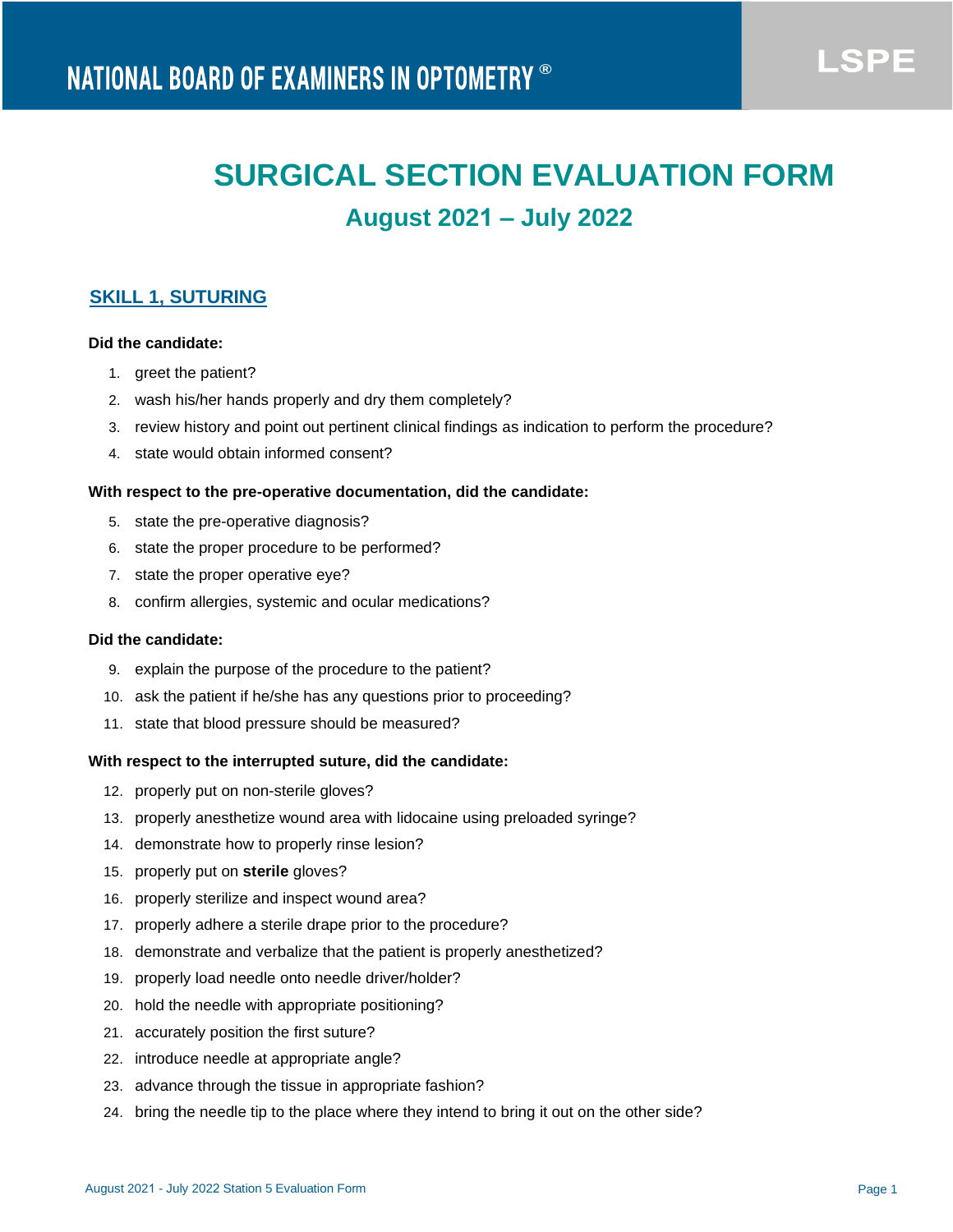- 25. pull the suture through?
- 26. keep the suture parallel to the direction of the entry-exit line?
- 27. appropriately perform the first throw?
- 28. appropriately perform second throw?
- 29. appropriately perform the final throw?
- 30. obtain appropriate trim length of suture?
- 31. appropriately repeat steps for second suture?
- 32. appropriately repeat steps for third suture?
- 33. maintain adequate distance between sutures?
- 34. appropriately close the wound?
- 35. dispose of needle into Sharps Container and return all instruments to tray?
- 36. maintain needle safety throughout the procedure?
- 37. maintain aseptic technique throughout the procedure?
- 38. perform the procedure in a smooth and logical manner?

## **With respect to the dictation of a post-operative note, did the candidate:**

- 39. state procedure eye?
- 40. state how patient tolerated the procedure?
- 41. state patient disposition post-treatment?

#### **Regarding post-operative patient education, did the candidate:**

- 42. give the patient proper post-operative home care instructions including medication?
- 43. give the patient proper return to clinic instructions?
- 44. give the patient emergency office contact information?
- 45. ask the patient if he/she has any questions before leaving office?

#### **Regarding suture removal, did the candidate:**

46. appropriately remove the sutures?

# **SKILL 2, CHALAZION EXCISION**

#### **Did the candidate:**

- 47. explain the purpose of the procedure to the patient?
- 48. ask the patient if he/she has any questions prior to proceeding?
- 49. confirm allergies?
- 50. state that blood pressure should be measured?
- 51. state use of topical ophthalmic anesthesia?
- 52. state use of ophthalmic Betadine?
- 53. properly put on non-sterile gloves?
- 54. clean skin with alcohol prep pad or Betadine?

## **Using the eyelid model, did the candidate:**